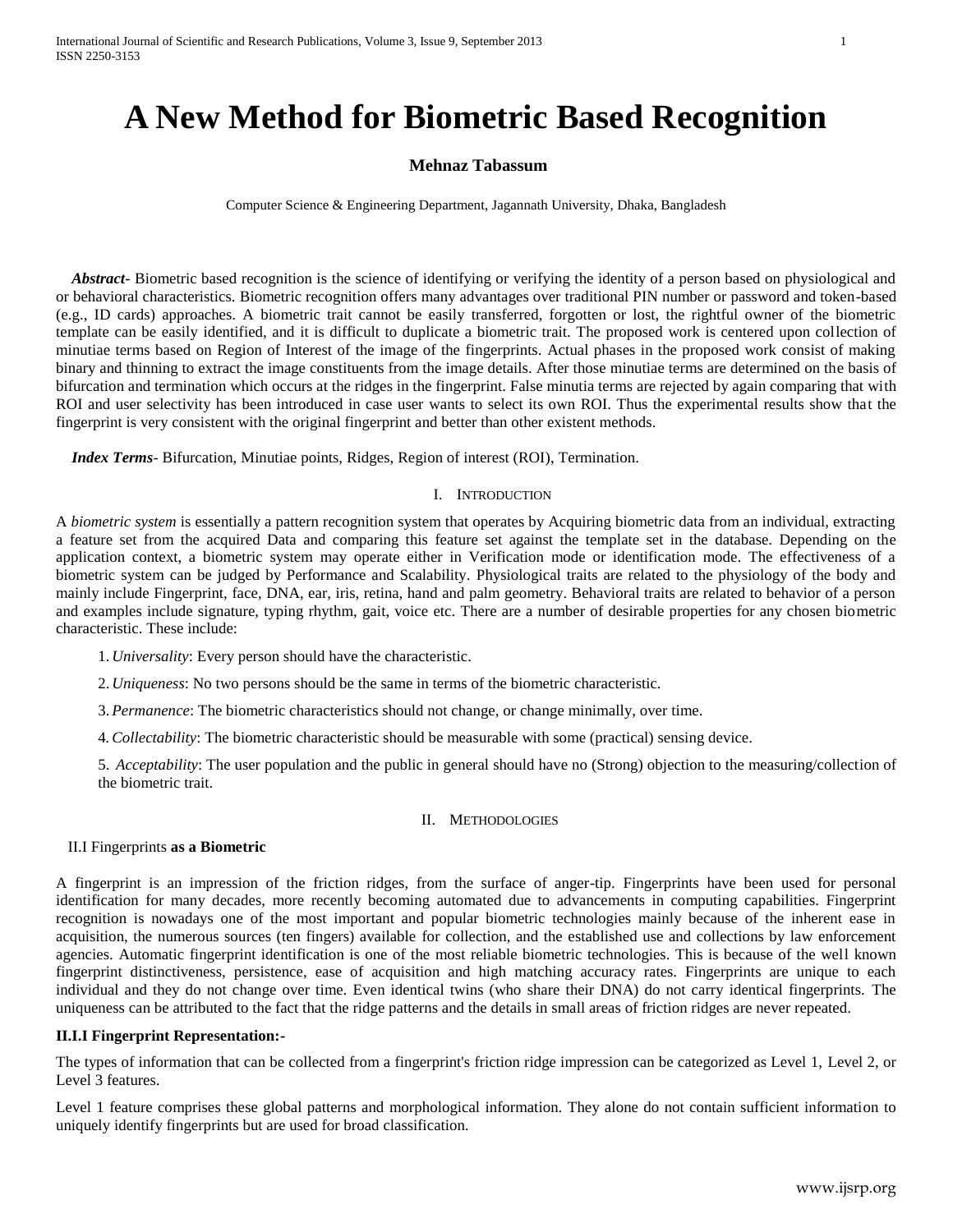Level 2 features or minutiae refer to the various ways that the ridges can be discontinuous. These are essentially Galton characteristics, namely ridge endings and ridge bifurcations. A ridge ending is defined as the ridge point where a ridge ends abruptly. A bifurcation is defined as the ridge point where a ridge bifurcates into two ridges.

Level 3 features are the extremely fine intra ridge details present in fingerprints. These are essentially the sweat pores and ridge contours.



**Figure1: Fingerprint features at Level 1, Level 2 and Level 3**

## **II.11 Minutiae Extraction**

A fingerprint consists of two basic types of minutiae, ridge endings and bifurcations. The minutiae and their relative positions to each other are then used for comparisons. It is therefore evident that the more accurate the process of extraction of minutiae, the more accurate and reliable the entire automated fingerprint recognition system becomes.

## **II.III Feature Extractions**

Here we introduce various fingerprint representations and provide a general review of image enhancement, feature extraction, and matching techniques that are used in Minutiae-based fingerprint recognition systems.

## **A. Global Ridge Pattern**

This representation relies on the ridge structure, global landmarks and ridge pattern characteristics, Such as the singular points, ridge orientation map, and the ridge frequency map.

#### **B. Local Ridge Detail**

This is the most widely used and studied fingerprint representation. Local ridge details are the discontinuities of local ridge structure referred to as *minutiae.* Among minutiae types, "ridge ending" and "ridge bifurcation" are the most used, since all other types of minutiae can be seen as the combinations of "ridge endings" And "ridge bifurcations".

# **C. Intra-ridge Detail**

On every ridge of the finger epidermis, there are many tiny sweat pores. Pores are considered to be highly distinctive in terms of their number, positions, and shapes. However, extracting pores is feasible only in high-resolution fingerprint images (for example 1000 DPI) and with good image quality. Therefore, this kind of representation is not practical for most applications.

## III. PROPOSED ALGORITHM

## **Pseudocode for termination**

1: Break the image pixel in 3X3 window.

 $L = nIf  $(K, [3, 3], fm)$ ;$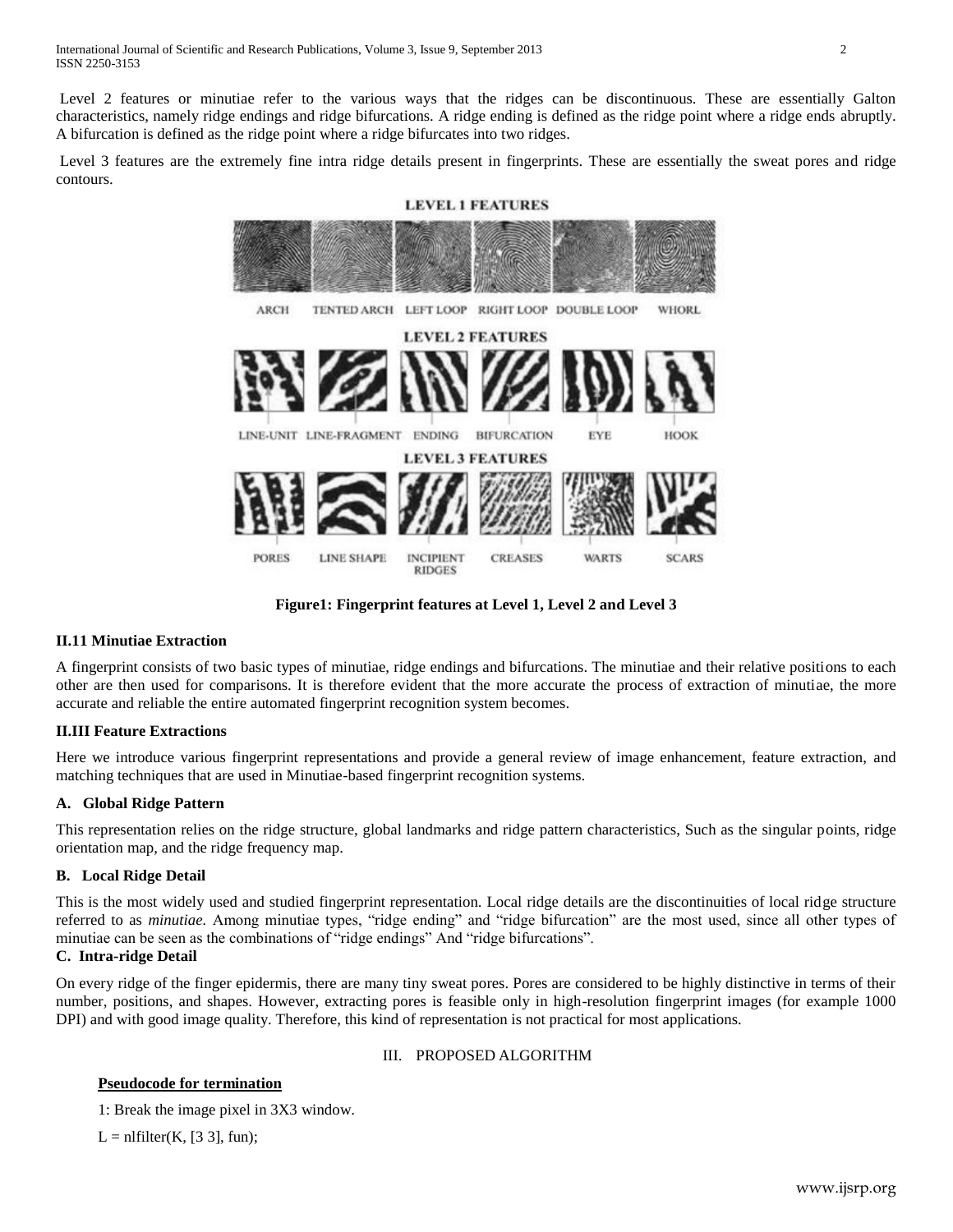2: while all 3X3 windows are not computed repeat steps 3 and 4

3: check if central pixel has only one neighbor

4: Mark it as red circle in image and store its location attributes.

5: end

## **Pseudocode for Bifurcation**

1: Break the image pixel in 3X3 window.

 $L = n$ filter (K, [3 3], fun);

2: while all 3X3 windows are not computed repeat steps 3 and 4

3: check if central pixel has three neighbor pixels

4: Mark it as green circle in image and store its location attributes.

5: end.

## IV. DATA FLOW DIAGRAM



### V. EXPERIMENTAL RESULTS AND DISCUSSIONS

Here I have proposed some algorithms to find out the minutiae points. With the help of the algorithms, we have found the ROI (Region of interest).in the above DFD we have discussed all the stages of load image, enhancement, making binary, thinning, minutiae points etc. here we have proposed the algorithm to find out termination and bifurcation points.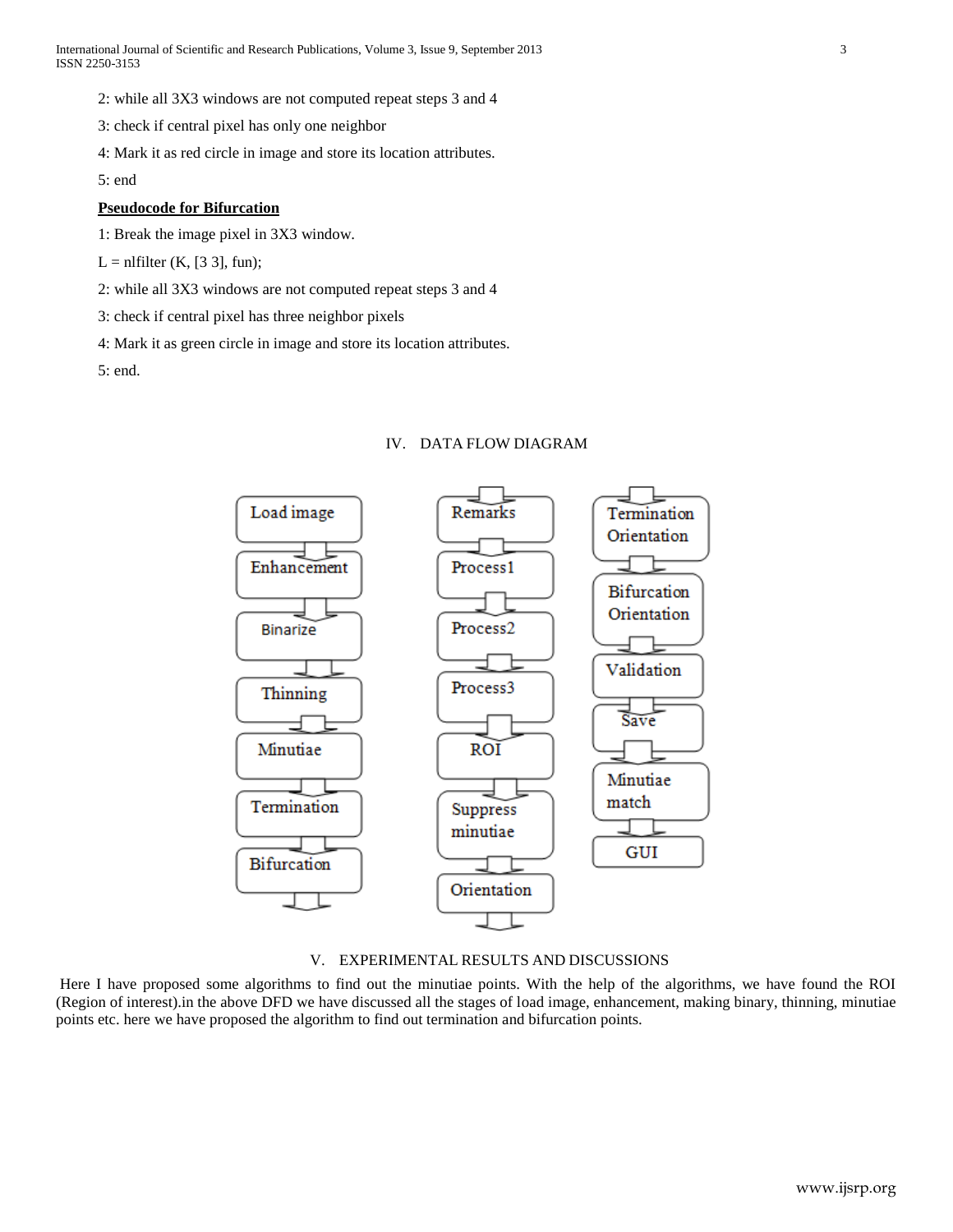

Figure  $2(a)$  &  $2(b)$  Here with the help of bifurcation and termination algorithm the termination and bifurcation points are found (Red circles are the termination points and green circle are the bifurcation points).

## **Remarks**

We have a lot of spurious minutiae. We are going to process them. Process 1: if the distance between a termination and a bifurcation is smaller than D, we remove this minutiae process 2: if the distance between two bifurcations is smaller than D, we remove this minutia process 3: if the distance between two terminations is smaller than D, we remove this minutiae.

| <b>Process 1</b>                                                                           | <b>Process 2</b>                                                                                                                                                                                                                                                                               | <b>Process 3</b>                       |
|--------------------------------------------------------------------------------------------|------------------------------------------------------------------------------------------------------------------------------------------------------------------------------------------------------------------------------------------------------------------------------------------------|----------------------------------------|
| and remove them for Bifurcation and them from Bifurcation and termination.<br>termination. | If the distance between a termination and a $\parallel$ If the distance between two bifurcations is $\parallel$ If the distance between two terminations is<br>bifurcation is smaller than D find minutiae   smaller than D find minutiae and remove   smaller than D find minutiae and remove | them from Bifurcation and termination. |



Figure 3 Remark for Process 1,2 & 3.

## **ROI (Region of Interest)**

We have to determine a ROI. For that, we consider the binary image, and we apply a closing on this image and erosion. With the GUI, we allow the use of ROI tools of MATLAB, to define manually the ROI.



Figure 4 :ROI(Region of interest)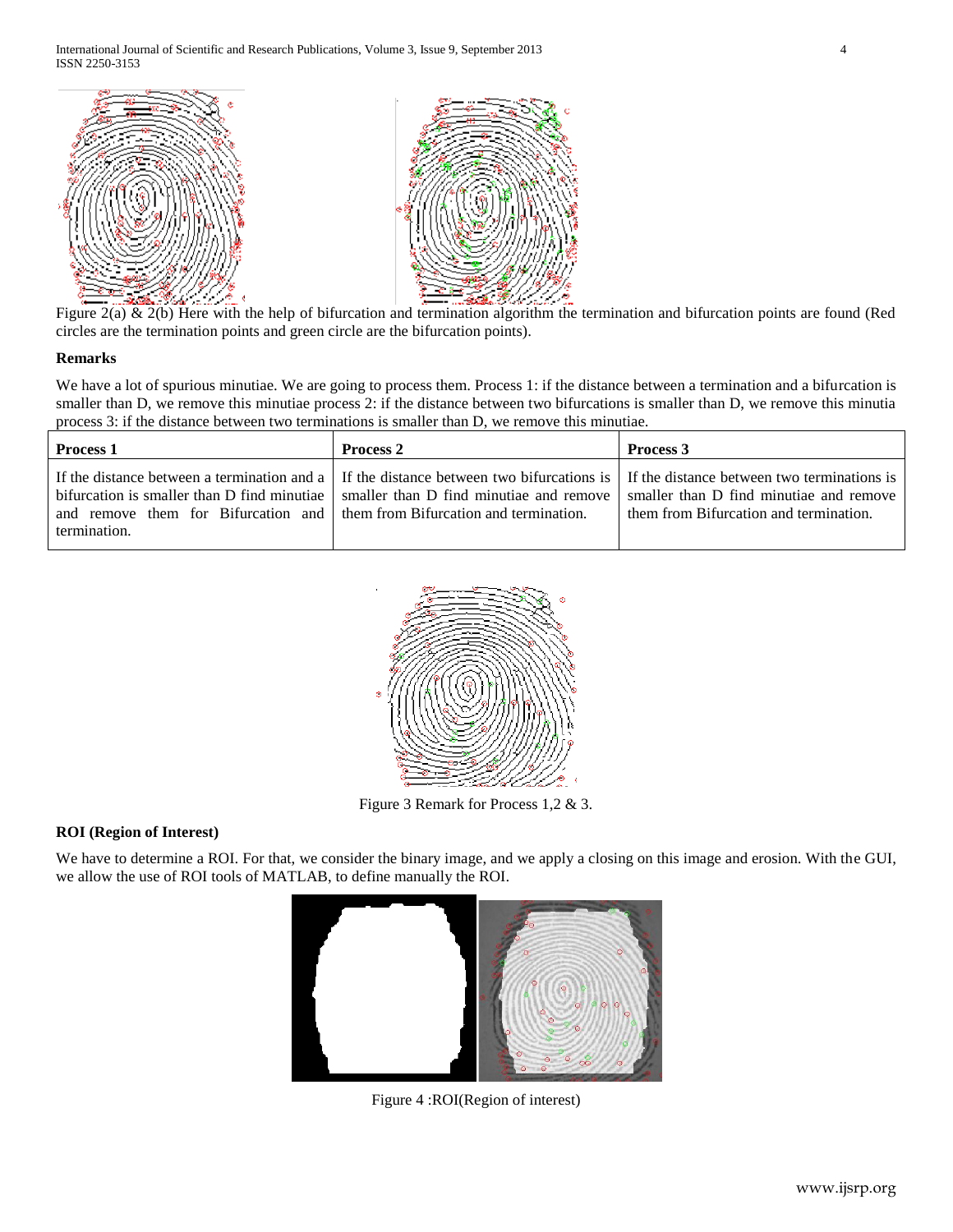#### **Suppress extreme minutiae**

Once we defined the ROI, we can suppress minutiae external to this ROI.



Figure 5: Special minutiae points in ROI

### **Orientation**

Once we determined the different minutiae, we have to find the orientation of each one.

#### **Termination Orientation**

We have to find the orientation of the termination. For finding that, we analyze the position of the pixel on the boundary of a 5 x 5 bounding box of the termination. We compare this position to the Table variable. The Table variable gives the angle in radian. & the table will be maintained in MATLAB.



Figure 6: Termination orientation

## **Bifurcation Orientation**

For each bifurcation, we have three lines. So we operate the same process than in termination case three times.



Figure 7: Bifurcation orientation

#### **Validation**

In this step, we validate the minutiae (GUI)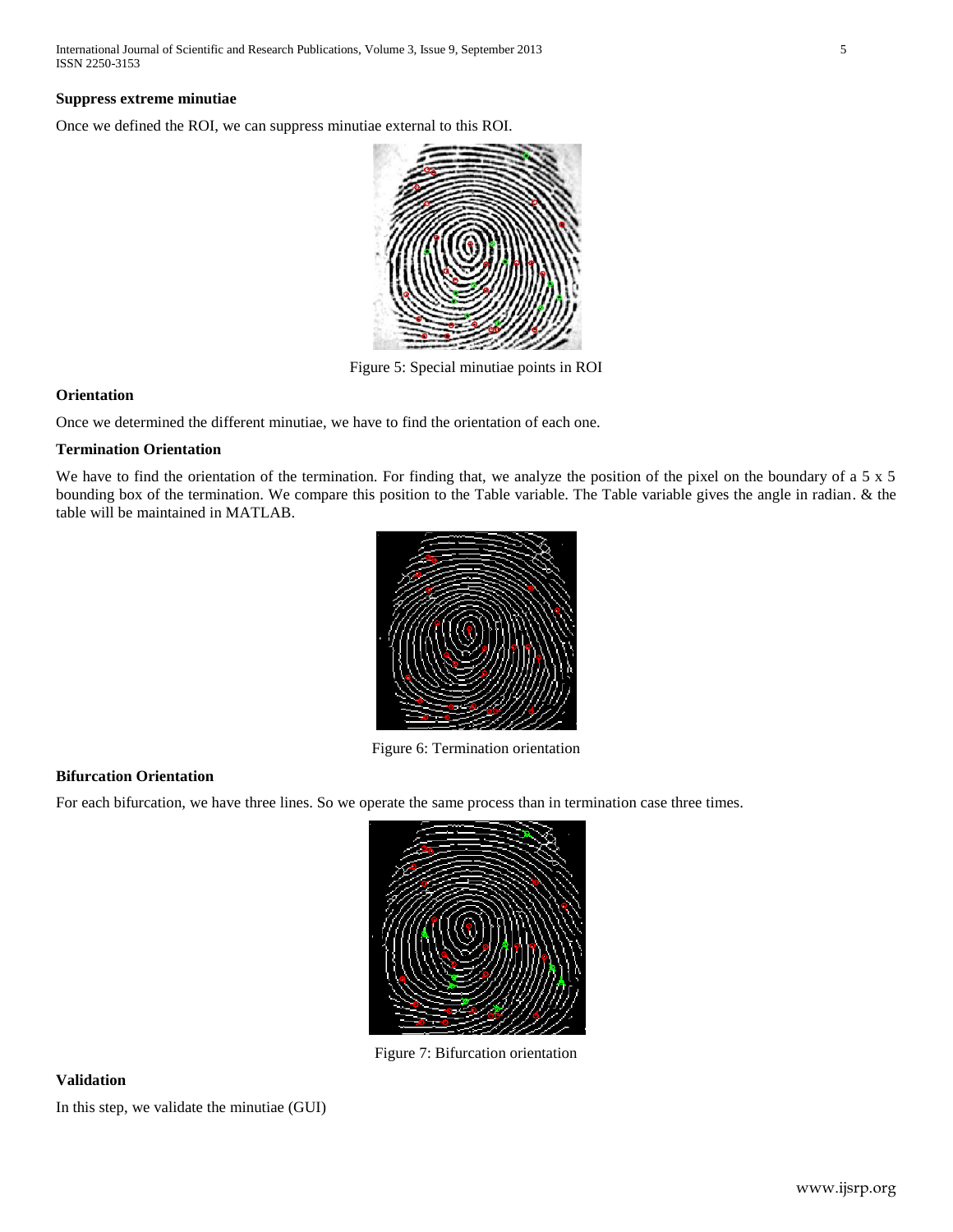#### **Save in a text file**

In this step, we are going to save the minutiae in a file

#### **Minutiae Match**

Given two set of minutia of two fingerprint images, the minutia match algorithm determines whether the two minutiae sets are from the same finger or not.

Two steps: 1. Alignment stage 2. Match stage

#### VI. CONCLUSION & FUTURE WORK

The proposed work is centered upon collection of minutiae terms on the basis of

- 1. Ridge bifurcation and endings
- 2. False minutiae rejection based on distance from ridges.
- 3. Orientation field of minutiae terms based on
	- a) Termination
	- b) Bifurcation
- 4. ROI(Region of interest)
- 5. Suppress minutiae points

Among all these things, Region of Interest of the image is carried out in an autonomous way, which makes the work fitted to reconstruction and recognition phases.

Here we have proposed the fingerprint minutiae extraction idea with ROI concept which is based on Minutiae extraction and orientation detection. The experimental results show that the fingerprint is very consistent with the original fingerprint and that there is a high chance of deceiving a state of the art commercial fingerprint recognition system. The fingerprints still contain a few spurious Minutiae, especially in the high-curvature regions. To overcome this problem, a better model for the continuous phase of fingerprints of any pattern type should be developed. To obtain reconstructed fingerprint that are even more consistent with the original fingerprints, ridge frequency and minutiae type should be utilized. To make the reconstructed fingerprints appear visually more realistic, brightness, ridge thickness, pores, and noise should be modeled. The accept rate of the reconstructed fingerprints can be further improved by reducing the image quality around the spurious minutiae .In this paper the image extraction and enhancement is further more adopted to make the competitive edge on the fingerprint market. Experiments demonstrate the details of orientation and minutiae terms of a particular fingerprint image in a detailed text file which furthermore can be used for database of the persons and recognition. Results are matched with consistency and lacks in image enhancement images used are of good resolution and hence must be revised on this case for future. All these have become motivation for the development of further improved forensic techniques.

#### **REFERENCES**

- [1] G. O Fourth International Fingerprint Verification Competition. http://bias.csr. Unibo.it/fvc2006.
- [2] The History of Fingerprints. http://www.onin.com/fp/fphistory.html.
- [3] Neurotechnology Sample Database. http:// www.Neurotechnology.Com/ download.html.
- [4] Ridges and Furrows history and science of fingerprint identification, technology and legal issues. http://ridgesandfurrows.homestead.com/ fingerprint html.
- [5] FVC2004 Third International Fingerprint Verification Competition. http:// bias.csr.unibo.it/fvc2004, 2004.
- [6] CDEFFS: The ANSI/NIST Committee to Define an Extended Fingerprint Feature Set. http : // fingerprint.gov/ standard/ cdeffs/ index. html, October 2006.
- [7] The Thin Blue Line. http://www.policensw.com/info/fingerprints/finger 06.html, October 2006.
- [8] E. M. Arvacheh and H. R. Tizhoosh. Pattern Analysis using Zernike Moments. In Instrumentation and Measurement Technology Conference, pages 1574{1578, 2005}
- [9] D.R. Ashbaugh. Quantitative-Qualitative Friction Ridge Analysis: An Introduction to Basic and Advanced Ridgeology. CRC Press, 1999.
- [10] A.M. Bazen and S.H. Gerez. Segmentation of fingerprint images. In Pro RISC 2001 Workshop on Circuits, Systems and Signal Processing, pages 76{280.Citeseer, 2001}
- [11] Mayank Vatsa, Richa Singh, Afzel Noore, and Max M.Houck. Quality-augmented fusion of level-2 and level-3 fingerprint information using DSm theory.Int. J. Approx. Reasoning, 50(1):51{61, 2009}
- [12] P. Ying-Han, T.B.J. Andrew, N.C.L David, and F. S. Hiew. Palmprint Verification with Moments. Journal of Computer Graphics, Visualization and Computer Vision (WSCG), 12(1-3):325{332, Febuary 2003}
- [13] F. Zernike. Beugungstheorie des schneidenverfahrens und seiner verbesserten form, der phasenkontrastmethode, 1:689{704, 1934}
- [14] Tsai-Yang Jea, Minutiae-Based Partial Fingerprint Recognition, Department of Computer Science & Engineering, November 2005.
- [15] IEEE Transaction on pattern analysis and machine intelligence, VOL.33, NO. 2, Fingerprint reconstruction: From Minutiae to phase, Jianjiang Feng, Member IEEE & Anil K Jain, IEEE Fellow.
- [16] Mehnaz Tabassum, Mohammad Shorif Uddin "Extraction of ROI in Geographical Map Image ", Journal of Emerging Trends in Computing and Information Sciences, Volume 2 No.5, MAY 2011.
- [17] "Extraction of ROI in Geographical Map: An Effective Media of Image Segmentation", **ISBN-10:** 3639358147 ;**ISBN-13:** 978-3639358148, Mehnaz Tabassum